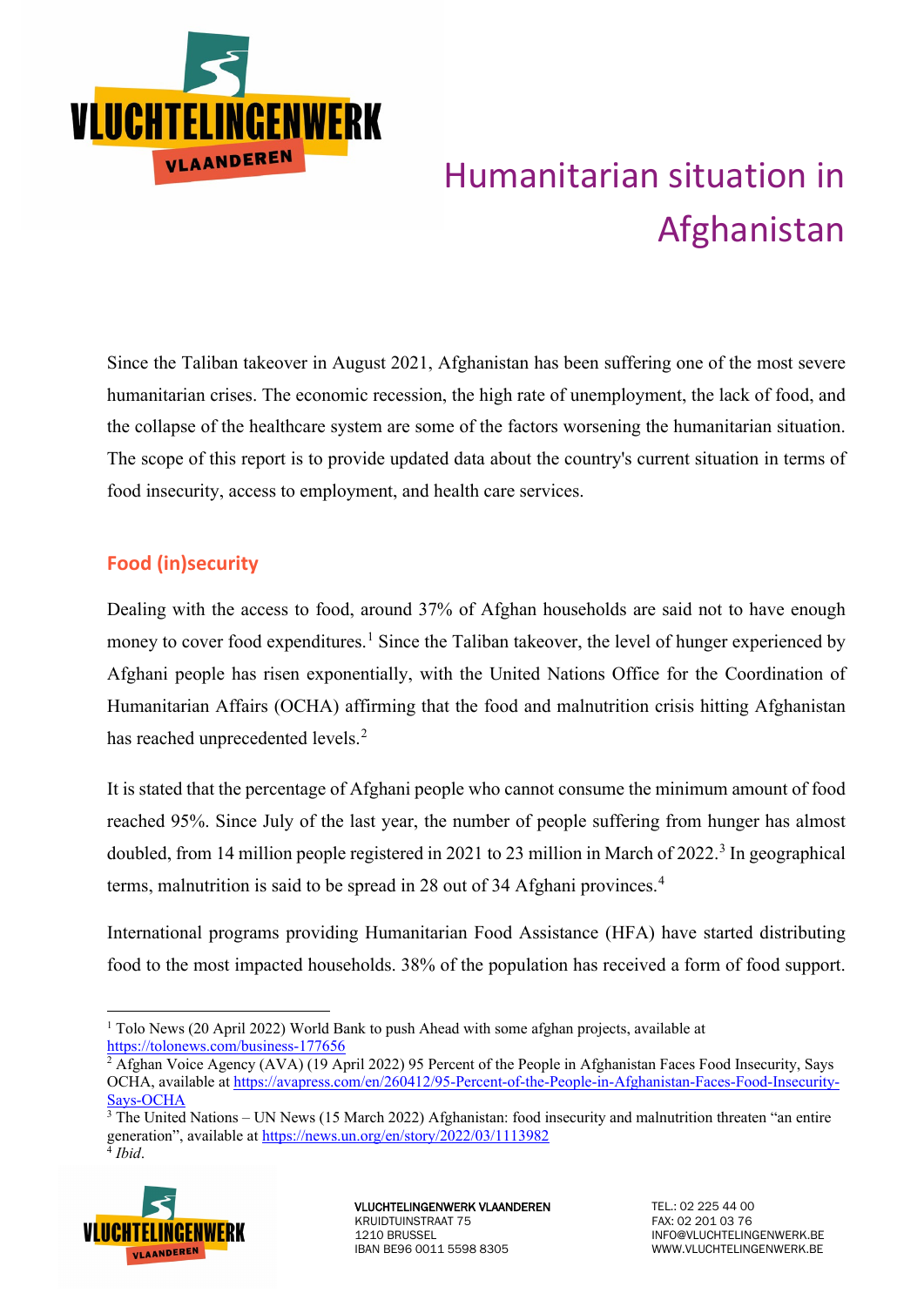However, according to the IPC (Integrated Food Security Phase Classification), which establishes a scale classifying food security, half of the population is still in the third phase or above. Phase 3 represents people in a crisis status, phase 4 indicates an emergency, while phase 5 designates a situation of famine and catastrophe. 6,6 million people fall into the emergency phase (Phase 4). The famine phase has been recognised for the first time since the implementation of the IPC instrument for 20,000 people living in the Ghor province.<sup>[5](#page-1-0)</sup> The following tables (Figures 1 and 2) help understand the current situation in the country. Figure 1 explains the indicators characterising each IPC phase. Figure 2 indicates the current situation of food insecurity divided by provinces in the period going from March to May 2022.

### Phase 1<br>ine/Mini **Phase 2**<br>Stressec **Phase 3** Food consumption Minimally Moderately<br>inadequate Adequate Very inadequate Extremely<br>inadequate (focus on<br>energy intake) adequate First-level<br>outcome Livelihood Near collapse<br>of strategies<br>and assets change<br>change<br>(assets and Extreme<br>depletion Accelerated<br>depletion Sustainable strategies) **Nutritional**<br>status Minima Alert Serious Critical **Extreme critical** iecond-level<br>outrome CDR: 1 -1.99 /<br>10,000 / day or  $CDR: <0.5$  $CDR: < 0.5$ /  $CDR: 0.5 - 0.99$  $CDR: >2/$ **Mortality** 10,000 / day 10,000 / day 10,000 / day 10,000 / day  $>2x$  reference Food rood<br>availability, **Borderline** Extremely<br>inadequate access<br>utilization and<br>stability Adequate Inadequate Very inadequate adequate Contributing<br>factors Results in large<br>food assets and<br>food losses **Results in Hazards and** Results in asset:<br>and food losse: None or minimal<br>effects livelihoods<br>and food near complete<br>collapse of consumption

Source [https://www.ipcinfo.org/fileadmin/user\\_upload/ipcinfo/manual/IPC\\_T](https://www.ipcinfo.org/fileadmin/user_upload/ipcinfo/manual/IPC_Technical_Manual_3_Final.pdf) [echnical\\_Manual\\_3\\_Final.pdf](https://www.ipcinfo.org/fileadmin/user_upload/ipcinfo/manual/IPC_Technical_Manual_3_Final.pdf)

Figure 1. IPC Reference Table Figure 2. Food Insecurity March-May 2022



Source[:https://www.ipcinfo.org/fileadmin/user\\_upload/ipcinfo/docs/IPC\\_Afg](https://www.ipcinfo.org/fileadmin/user_upload/ipcinfo/docs/IPC_Afghanistan_AcuteFoodInsec_2022Mar_2022Nov_report.pdf) [hanistan\\_AcuteFoodInsec\\_2022Mar\\_2022Nov\\_report.pdf](https://www.ipcinfo.org/fileadmin/user_upload/ipcinfo/docs/IPC_Afghanistan_AcuteFoodInsec_2022Mar_2022Nov_report.pdf)

As a result of this situation, the population is adopting different strategies in order to access food. These strategies are not new to the Afghani population. A part of the population was already resorting to them in the period preceding the Taliban takeover. However, since August, the percentage of people needing to adopt coping strategies has experienced a significant increase.

<span id="page-1-0"></span><sup>5</sup> IPC (March-May 2022) Afghanistan. IPC Acute Food Insecurity Analysis March-November 2022, available at [https://www.ipcinfo.org/fileadmin/user\\_upload/ipcinfo/docs/IPC\\_Afghanistan\\_AcuteFoodInsec\\_2022Mar\\_2022Nov\\_](https://www.ipcinfo.org/fileadmin/user_upload/ipcinfo/docs/IPC_Afghanistan_AcuteFoodInsec_2022Mar_2022Nov_report.pdf) [report.pdf](https://www.ipcinfo.org/fileadmin/user_upload/ipcinfo/docs/IPC_Afghanistan_AcuteFoodInsec_2022Mar_2022Nov_report.pdf)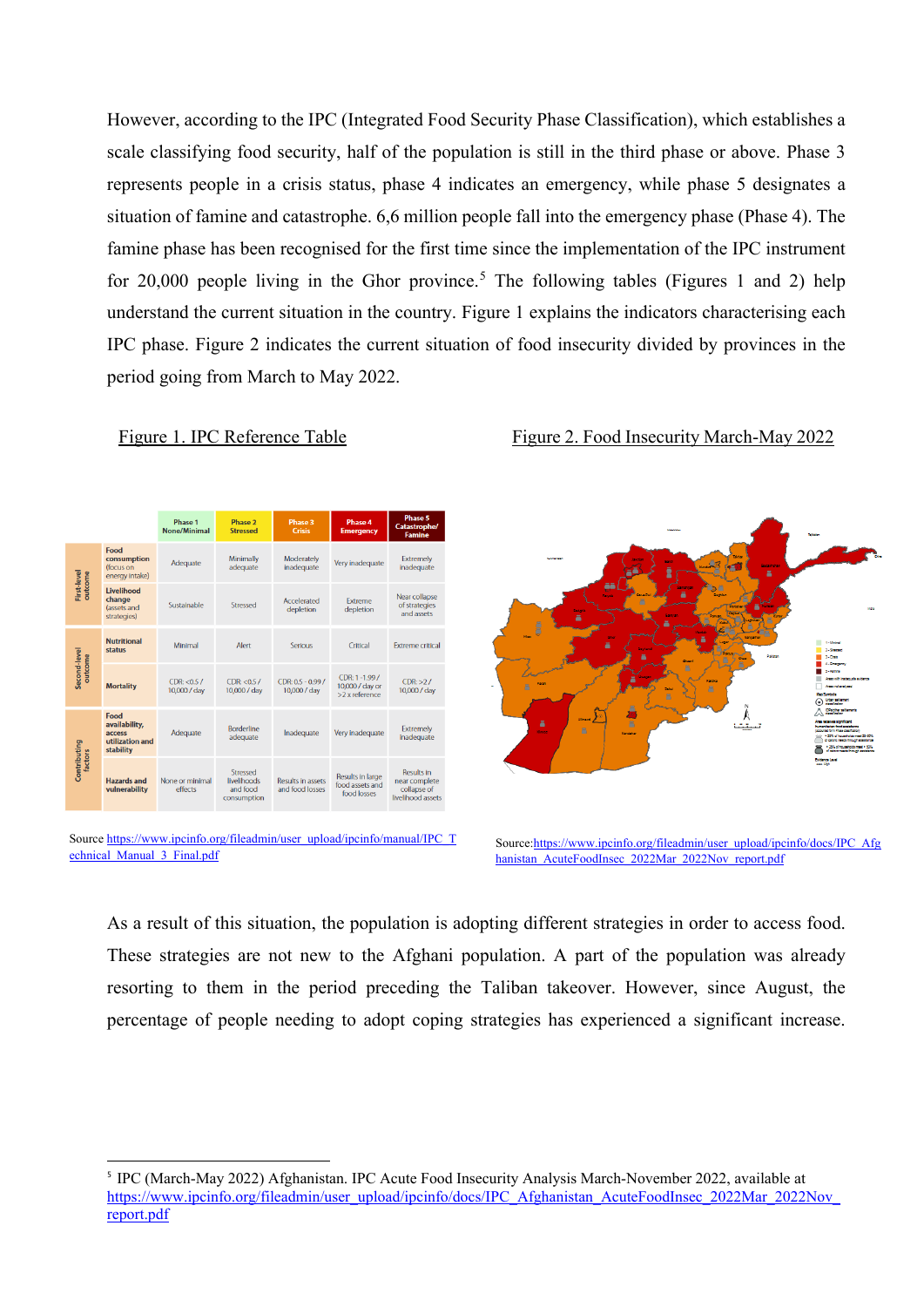According to UNICEF, the increase corresponds to six times the number previously recorded in July. Moreover, since last December, an 8% increase has been registered.<sup>[6](#page-2-0)</sup>

One of the strategies is selling organs to receive money used to buy food or pay debts. It is estimated that more than 80% of Afghani people are confronted with debts to be paid off.<sup>[7](#page-2-1)</sup> In particular, numerous cases of people undergoing a kidney extraction surgery have been registered in the western city of Herat up to the point of naming a settlement "one-kidney village".<sup>[8](#page-2-2)</sup> Moreover, since August 2021, the number of people forced to buy food on credit suffered an increase of 12%. 14% for those receiving food from families with higher economic possibilities.<sup>[9](#page-2-3)</sup>

Furthermore, the news notified cases of children resorting to stealing in order to provide their families with food. However, stealing can have harsh consequences. Indeed, a case was reported of the Taliban arresting and beating a child for having stolen some loaves of bread from a store.<sup>[10](#page-2-4)</sup>

The desperation characterising the population because of the impossibility of finding employment and means to feed children has led several parents to commit suicide. Nevertheless, the exact estimate of the phenomenon is hard to assess as journalists covering this news have been subjected to torture. $11$ 

The situation is even worse in families where women are the only breadwinners. A category which the financial crisis has hit is the one of women working in the media sector. Indeed, according to the international federation of Journalists, women working in the media accounted for the 60% of the total workers. Almost the totality of them, 90%, were responsible for earning money to sustain the family economically.<sup>[12](#page-2-6)</sup>

The lack of food and the consequent malnutrition spreading in the country is having an impact on the number of neonatal deaths, with the Ministry of Public Health registering 13,700 babies and 26 mothers who died because of malnutrition.<sup>[13](#page-2-7)</sup>

<span id="page-2-3"></span>to work as incomes plummet in past six months, available at [https://www.savethechildren.net/news/afghanistan-fifth-starving-families-sending-children-work](https://www.savethechildren.net/news/afghanistan-fifth-starving-families-sending-children-work-incomes-plummet-past-six-months)[incomes-plummet-past-six-months](https://www.savethechildren.net/news/afghanistan-fifth-starving-families-sending-children-work-incomes-plummet-past-six-months)

<span id="page-2-0"></span><sup>6</sup> UNICEF, (1-28 February) Afghanistan Humanitarian Situation Report – Reporting Period, available at <https://www.unicef.org/media/117781/file/Afghanistan-Humanitarian-SitRep-28-February-2022.pdf>

<span id="page-2-1"></span> $\frac{7}{7}$  The United Nations (15 March 2022) op.cit.ref.no.3.

<span id="page-2-2"></span><sup>8</sup> Al Jazeera (28 February 2022) Desperate Afghans sell kidney amid poverty, starvation, available at <https://www.aljazeera.com/news/2022/2/28/desperate-afghans-resort-to-selling-kidneys-to-feed-families> <sup>9</sup> Save the Children (14 February 2022) Afghanistan: A fifth of starving families sending children

<span id="page-2-4"></span><sup>10</sup> Khan, H (9 March 2022) The families losing their loved ones to hunger suicide in Afghanistan, *Prospect*, available a[t https://www.prospectmagazine.co.uk/world/the-families-losing-their-loved-ones-to-hunger-suicide-in-afghanistan](https://www.prospectmagazine.co.uk/world/the-families-losing-their-loved-ones-to-hunger-suicide-in-afghanistan)  $11$  *Ibid.* 

<span id="page-2-7"></span><span id="page-2-6"></span><span id="page-2-5"></span><sup>12</sup> Kumar, R (31 March 2022) In Afghanistan, "people selling babies, young girls to survive", *Al Jazeera*, available at <https://www.aljazeera.com/news/2022/3/31/afghanistan-faces-hunger-crisis-of-unparalleled-proportions> <sup>13</sup> *Ibid*.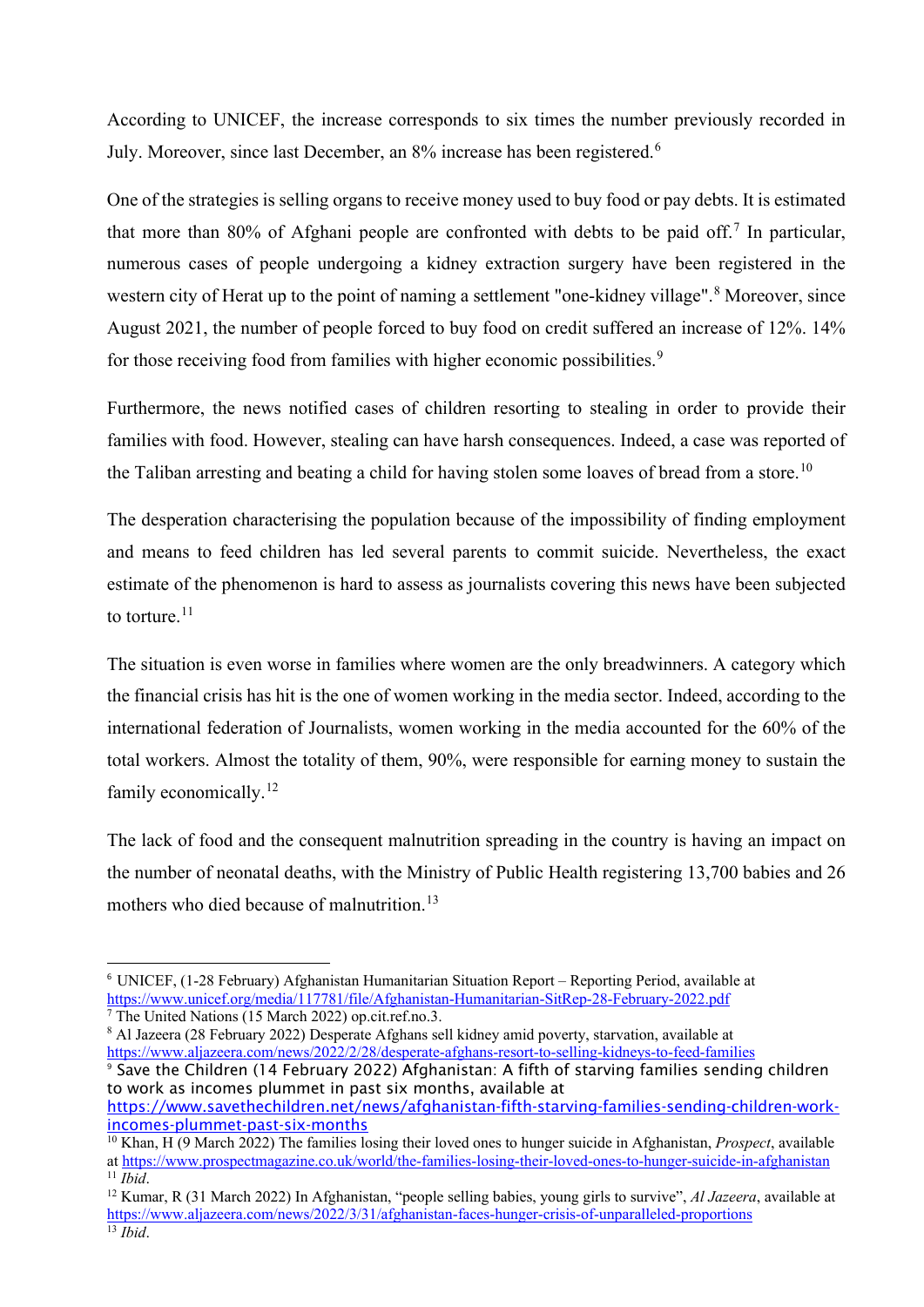Moreover, according to the last report, UNICEF estimates that the number of children who will be affected by malnutrition in the current year is 3.2 million.<sup>[14](#page-3-0)</sup> The number is said to be twofold compared to the one registered before August  $2021$ .<sup>[15](#page-3-1)</sup> Since the Taliban takeover, 800,000 children have already been treated for malnutrition<sup>[16](#page-3-2)</sup> and 200 children have died in the first three months of this year because of hunger. $17$ 

One of the reasons behind the food crisis is the rise in prices of fundamental goods. For instance, the current price of wheat flour, if compared to the average price registered in the past five years, has been subjected to a rise of  $81\%$ <sup>18</sup>. According to locals living in Kabul, the previous price to buy a sack of flour was 1,400 Afghanis, while nowadays, the price varies between 2,800 and 3,000 Afghanis. The inflation of prices has also affected other goods, such as cooking oil. Currently, with the same amount of Afghani with which one could buy 20 litres of cooking oil, now one can buy less than half the amount.[19](#page-3-5) The impact of rising prices is even more significant considering that 88% of the population needs to buy cereals at the market. This data results from the severe drought that forced people to consume their available stock from the previous harvest.<sup>[20](#page-3-6)</sup>

### **Economic crisis and unemployment**

The food crisis is linked to the economic situation characterising the country. The triggering factors of the economic collapse have to be found in the sanctions imposed by the United States in conjunction with other countries, causing a shortage of liquidity with banks limiting the amount of cash available for withdrawal.<sup>[21](#page-3-7)</sup>. In addition, after the Taliban takeover, the International Monetary Fund (IMF) decided to suspend the access to its funds.<sup>[22](#page-3-8)</sup>

On the occasion of the G20 Meeting on Afghanistan, which took place last October 2021, the European Commission communicated the provision of a 1-billion-euro support package for the Afghan people and neighbouring countries.<sup>[23](#page-3-9)</sup> However, development aids remain frozen provided the Taliban respect the five benchmarks established by the Council of the European Union. The first

[https://ec.europa.eu/commission/presscorner/detail/en/ip\\_21\\_5208](https://ec.europa.eu/commission/presscorner/detail/en/ip_21_5208)

<span id="page-3-0"></span><sup>&</sup>lt;sup>14</sup> UNICEF (1-28 February) Afghanistan Humanitarian Situation Report, op.cit.ref.no.6 <sup>15</sup> Save the Children (14 February 2022), op.cit.ref.no.9.

<span id="page-3-1"></span>

<span id="page-3-2"></span><sup>&</sup>lt;sup>16</sup> The United Nations (15 March 2022) op.cit.ref.no.3.

<span id="page-3-3"></span><sup>&</sup>lt;sup>17</sup> Khan, H. op.cit.ref.no.10.

<span id="page-3-4"></span><sup>&</sup>lt;sup>18</sup> UNICEF (1-28 February) Afghanistan Humanitarian Situation Report, op.cit.ref.no.6.

<span id="page-3-5"></span><sup>&</sup>lt;sup>19</sup> Egbal, S (22 May 2022) Food Inflation; A Sack of Flour Costs 2,800 Afghanis in Kabul, available at https://www.khaama.com/food-inflation-a-sack-of-flour-costs-2800-afghanis-in-kabul36822/<br><sup>20</sup> IPC (March-May 2022) op.cit.ref.no.5.

<span id="page-3-7"></span><span id="page-3-6"></span><sup>21</sup> Kumar, R (31 March 2022), op.cit.ref.no.12.

<span id="page-3-8"></span> $22$  Timmins, B (19 August 2021) IMF suspends Afghanistan's access to funds, BBC News, available at <https://www.bbc.com/news/business-58263525>

<span id="page-3-9"></span><sup>&</sup>lt;sup>23</sup> European Commission Press Release (12 October 2021) Afghanistan: Commission announces  $\epsilon$ 1 billion Afghan support package, available at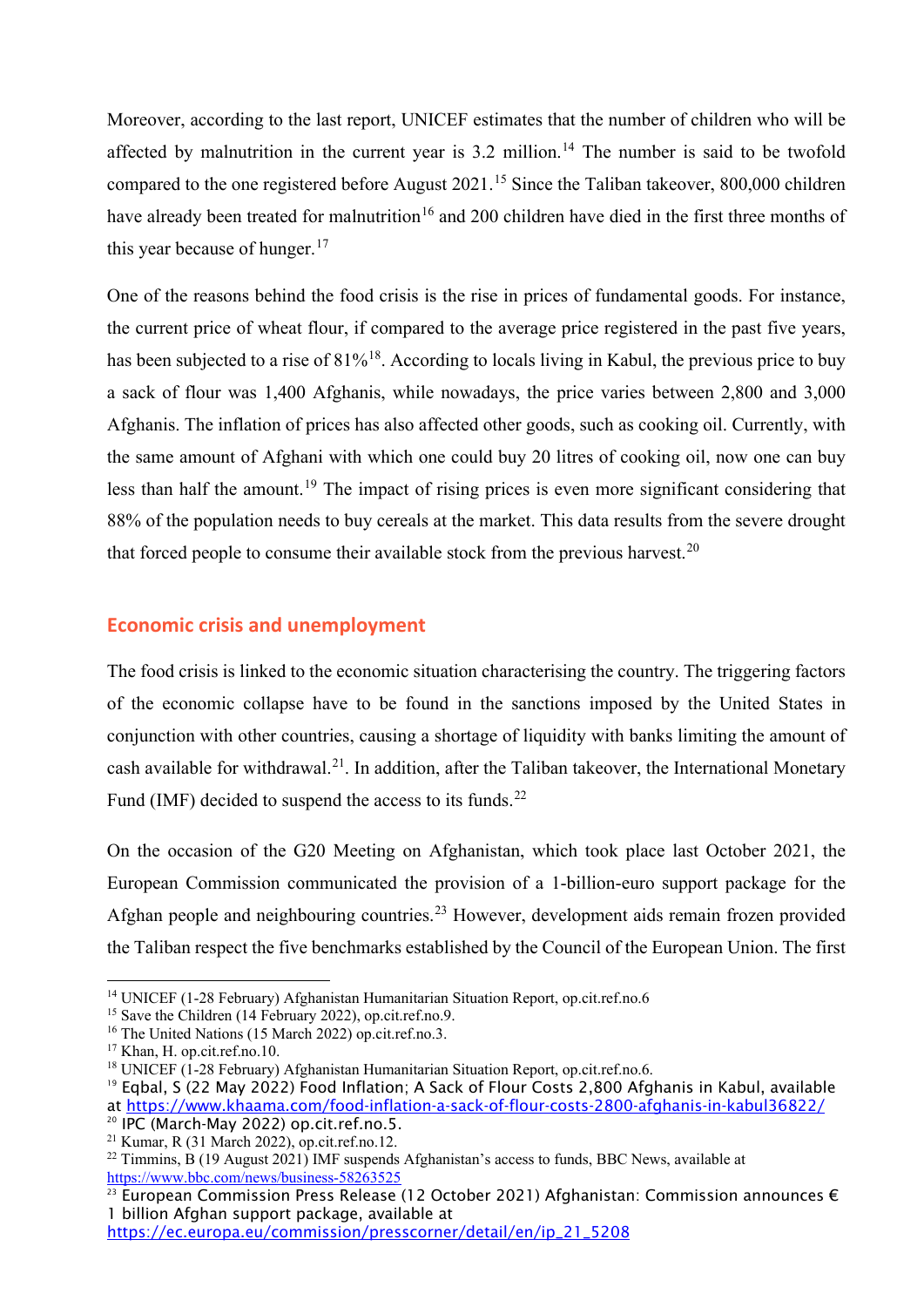point refers to the safe evacuation of all foreign nationals and Afghan people who want to leave the country. The second benchmark is related to promoting and protecting human rights with particular reference to the rights of women, children, and ethnic minorities. Furthermore, the Taliban are asked to respect the rule of law and grant freedom of speech and media. The third point establishes the conditions under which humanitarian operations must be implemented. The fourth one is linked to the cease of Taliban relations with international terrorism. The last one imposes the establishment of a government that is inclusive and representative of minorities.<sup>24</sup>

The following sections describe some indicators representing the economic crisis. Starting with Afghani people's income per capita, it has decreased by a third during the last four months of 2021.<sup>[25](#page-4-1)</sup> Furthermore, after the Taliban takeover, half a million people could not continue working in their previous jobs.<sup>[26](#page-4-2)</sup> According to the International Labour Organization (ILO), the projected number of people who will lose their jobs by next August 2022 may reach the level of 900,000.<sup>[27](#page-4-3)</sup>

According to a survey based on interviews taken with 1,400 households living in seven different provinces of the country, it has been estimated that the percentage of people losing their income has reached 82%. Consequently, almost 20% of the interviewees affirmed that the only practical solution was for their children to start working. Furthermore, people living in cities have suffered the highest losses. For instance, 50% of families living in Kabul have lost all their available income.<sup>[28](#page-4-4)</sup>

Projections realised during the three months following the Taliban takeover show the economic implications on the labour market. In particular, in January 2022, the International Labour Organisation (ILO) conducted a study focussing on the current situation in Afghanistan, comparing it with estimated data of a scenario where the Taliban takeover would not have occurred. The first indicator considered is the contraction of employment of both men and women. According to estimates, as shown in figure 3, employment suffered a contraction of 8% compared to the hypothetical situation with no change of administration. Furthermore, the figure also indicates data representing the pessimistic and optimistic future scenarios. In the first case, pessimistic statistics

<span id="page-4-0"></span><sup>&</sup>lt;sup>24</sup> European Council conclusion on 15 September 2021, Council conclusion on Afghanistan, available at <https://data.consilium.europa.eu/doc/document/ST-11713-2021-REV-2/en/pdf><sup>25</sup> Tolo News (20 April 2022) op.cit.ref.no.1

<span id="page-4-1"></span>

<span id="page-4-2"></span><sup>&</sup>lt;sup>26</sup> Glinki, S (4 March 2022) Afghanistan six months on from the Taliban takeover- photo essay, The Guardian, available at [https://www.theguardian.com/world/2022/mar/04/afghanistan-six-months-on-from-the-taliban-takeover](https://www.theguardian.com/world/2022/mar/04/afghanistan-six-months-on-from-the-taliban-takeover-photo-essay)[photo-essay](https://www.theguardian.com/world/2022/mar/04/afghanistan-six-months-on-from-the-taliban-takeover-photo-essay)

<span id="page-4-4"></span><span id="page-4-3"></span> $27$  Loy, I. (15 February 2022) Afghanistan's crises, by the numbers, The New Humanitarian, available at <https://www.thenewhumanitarian.org/news/2022/2/15/Afghanistan-crises-hunger-inflation-migration-by-the-numbers>  $\frac{28}{28}$  Save the Children (14 February 2022) op.cit.ref.no.9.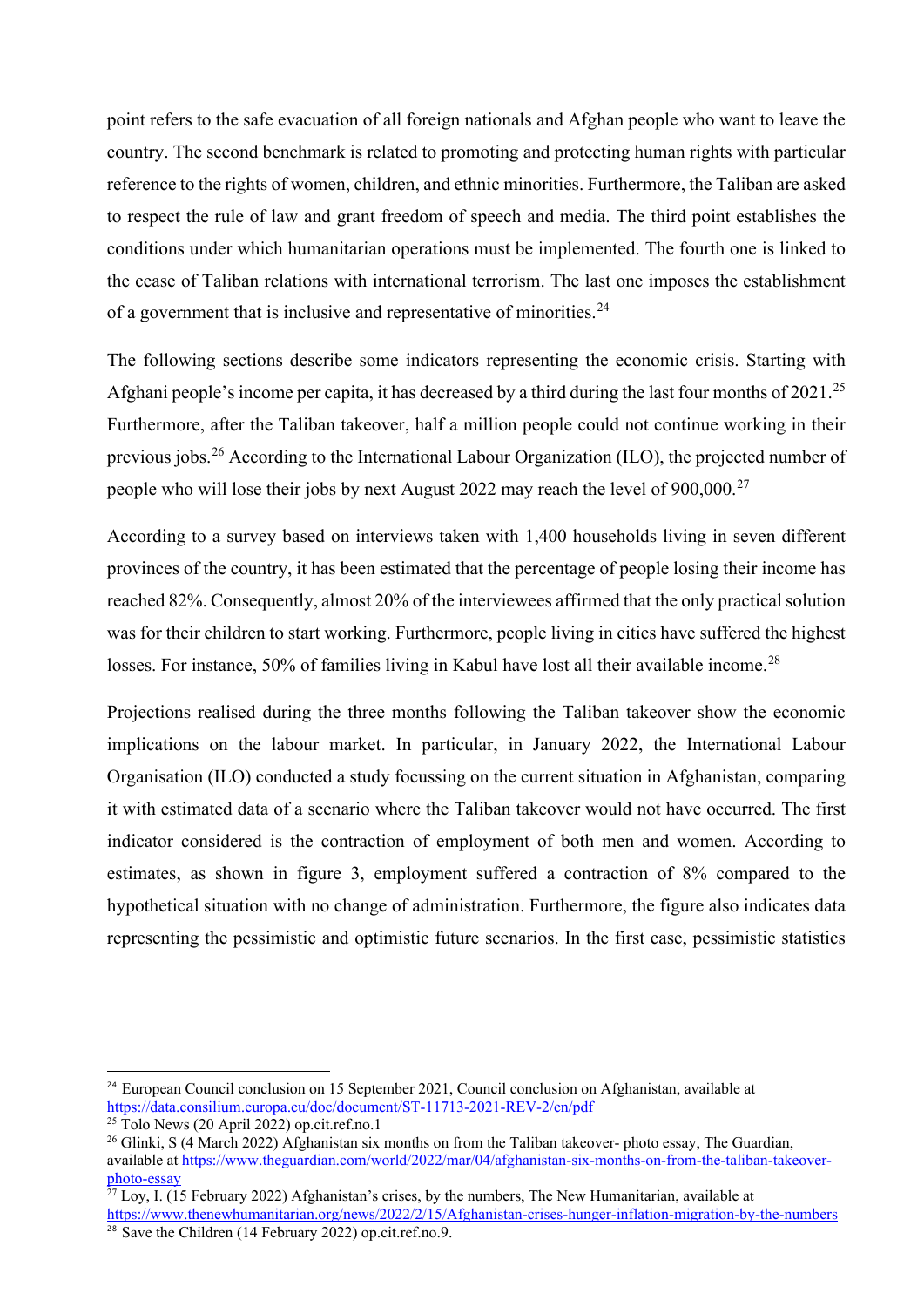project that 900,000 people – representing a decrease of 14% – will be unemployed in 2022. On the other side, the optimistic scenario foresees an employment loss of 7%.[29](#page-5-0)





The second parameter considered is the number of hours worked. According to estimations, it has decreased by 13% compared to the hypothetical scenario with no change in the administration. An additional decrease of 5% is expected in the pessimistic future scenario, while the optimistic scenario foresees that the reduction of hours worked would reach  $8\%$ .<sup>[30](#page-5-1)</sup>

The third parameter represents the level of daily wages for the category of skilled and unskilled workers. In the first period of 2022, a decrease of 9,5 and 9,4 have been registered compared to data gathered in the first six months of 2021.<sup>[31](#page-5-2)</sup>

Moreover, the level of unemployment affecting women has increased at a higher rate than the one regarding men. Compared to the hypothetical scenario where the Taliban takeover would not have occurred, women's employment is said to have suffered a decrease of 16%. In comparison, men's percentage is estimated to be at 6%.<sup>[32](#page-5-3)</sup> Women's unemployment will have a further impact on the country's GDP. The reason is that women represent an integral part of vital sectors of the economy, such as the agricultural and manufacturing sectors. It measured that preventing women from working would result in an additional loss of 5% of the GDP, summing up the already enormous economic losses. [33](#page-5-4) 

Source:file:///C:/Users/Giulia/Downloads/Employment%20prospects%20in%20Afghanistan%20-%20a%20rapid%20impact%20assessment%20(January%202022).pdf

<span id="page-5-0"></span><sup>&</sup>lt;sup>29</sup> ILO, 19 January 2022, ILO Brief - Employment prospects in Afghanistan: A rapid impact assessment, available at [https://www.ilo.org/wcmsp5/groups/public/---asia/---ro-bangkok/documents/briefingnote/wcms\\_834525.pdf](https://www.ilo.org/wcmsp5/groups/public/---asia/---ro-bangkok/documents/briefingnote/wcms_834525.pdf) <sup>30</sup> *Ibid*.

<span id="page-5-2"></span><span id="page-5-1"></span><sup>31</sup> *Ibid*.

<span id="page-5-3"></span><sup>32</sup> *Ibid.*

<span id="page-5-4"></span><sup>&</sup>lt;sup>33</sup> Loy, I (15 February 2022) op.cit.ref.no.27.